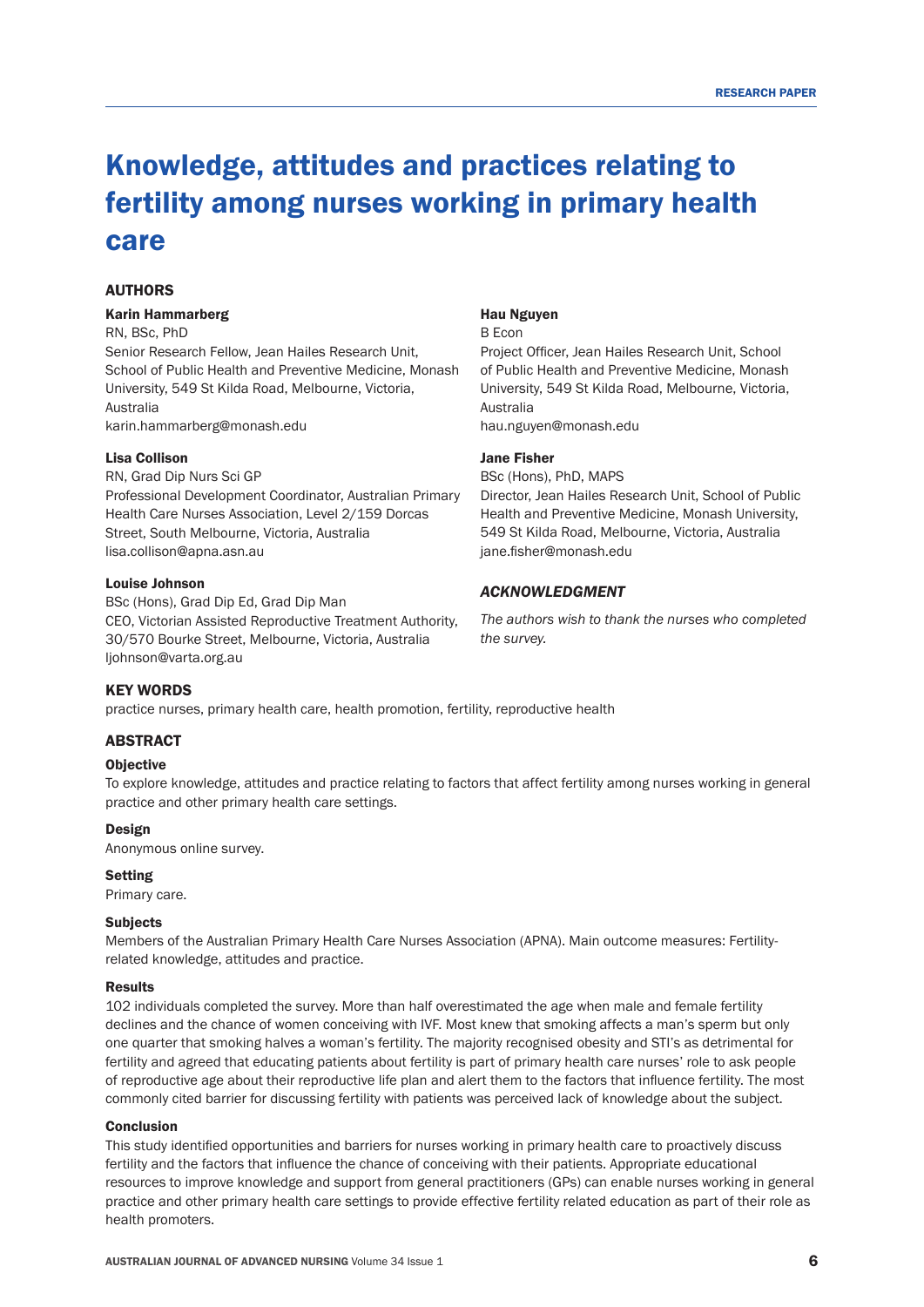# INTRODUCTION

Most people want and expect to have children some time in their life (Holton et al 2011a; Langdridge et al 2005). For some, life circumstances beyond their personal control such as the lack of a partner, chronic illness or infertility, prevent them from realising this life goal (Holton et al 2011b). For others however, potentially modifiable factors reduce their chance of having children or the number of children they wished to have. These include parental age, body weight, tobacco use, and knowledge about the time in the menstrual cycle when a woman is able to conceive (Homan et al 2007; Wilcox et al 1995).

Female fertility starts to decline around age 32 and the decline becomes more rapid after age 35. Between the ages of 30 and 40 the monthly chance of conception for women decreases from 20% to 5% (Cooke and Nelson 2011). Male age also influences fertility; a study of more than 8,000 pregnancies found that, after adjusting for female age, conception during a 12-month period was 30% less likely for men over the age of 40 compared with men younger than 30 years (Hassan and Killick 2003). The common belief that assisted reproductive technology (ART) treatment such as in-vitro fertilization (IVF) can overcome age-related infertility is erroneous. In 2012 in Australia and New Zealand the chance of a live birth per initiated treatment cycle decreased from 24.8% for women aged between 30 and 34 years to 6.1% for those aged between 40 and 44 years (Macaldowie et al 2014).

The negative impact on fertility and reproductive outcomes of parental obesity and tobacco use is also well documented (Lane et al 2014; Homan et al 2007). Conversely, knowledge about the fertile time in the menstrual cycle and timing intercourse to coincide with this increases the chance of and reduces the time to pregnancy (Stanford 2015).

Studies of people's knowledge about factors that influence fertility consistently point to considerable knowledge gaps (Bunting et al 2013; Hammarberg et al 2013). It has been suggested that GPs should promote knowledge about the impact on fertility of age and lifestyle factors (RACGP 2012; Chapman et al 2006). However, barriers, including time constrains, can prevent GPs from proactively discussing reproductive planning with their patients (Mazza et al 2013). More than 60% of Australia's general practices employ one or more Practice Nurses and their role includes health promotion and lifestyle education (APNA). As experts in preventive care, nurses working in general practice and other primary health care settings are well placed to promote awareness about factors that influence fertility to help people of reproductive age achieve their reproductive goals. However, it is not known whether nurses working in primary health care have sufficient knowledge about fertility or believe that it is part of their role to discuss fertility with their patients.

'Your Fertility' is a national, public education program to improve knowledge about factors that affect fertility and pregnancy health to allow people to make timely and informed decisions about childbearing. It is funded by the Australian Government Department of Health and the Victorian Department of Health and Human Services (Your Fertility). One of the aims of the program is to support primary health care professionals with educational resources to help them discuss reproductive life planning and fertility with their patients.

To inform the development of resources for nurses in primary health care the aim of this study was to establish what nurses working in general practice and other primary health care settings know about factors that influence fertility; whether and under what circumstances they talk to patients about fertility and reproductive life planning; and what resources might help them start a conversation about fertility with their patients.

# **METHOD**

The study was approved by Monash University Human Research Ethics Committee.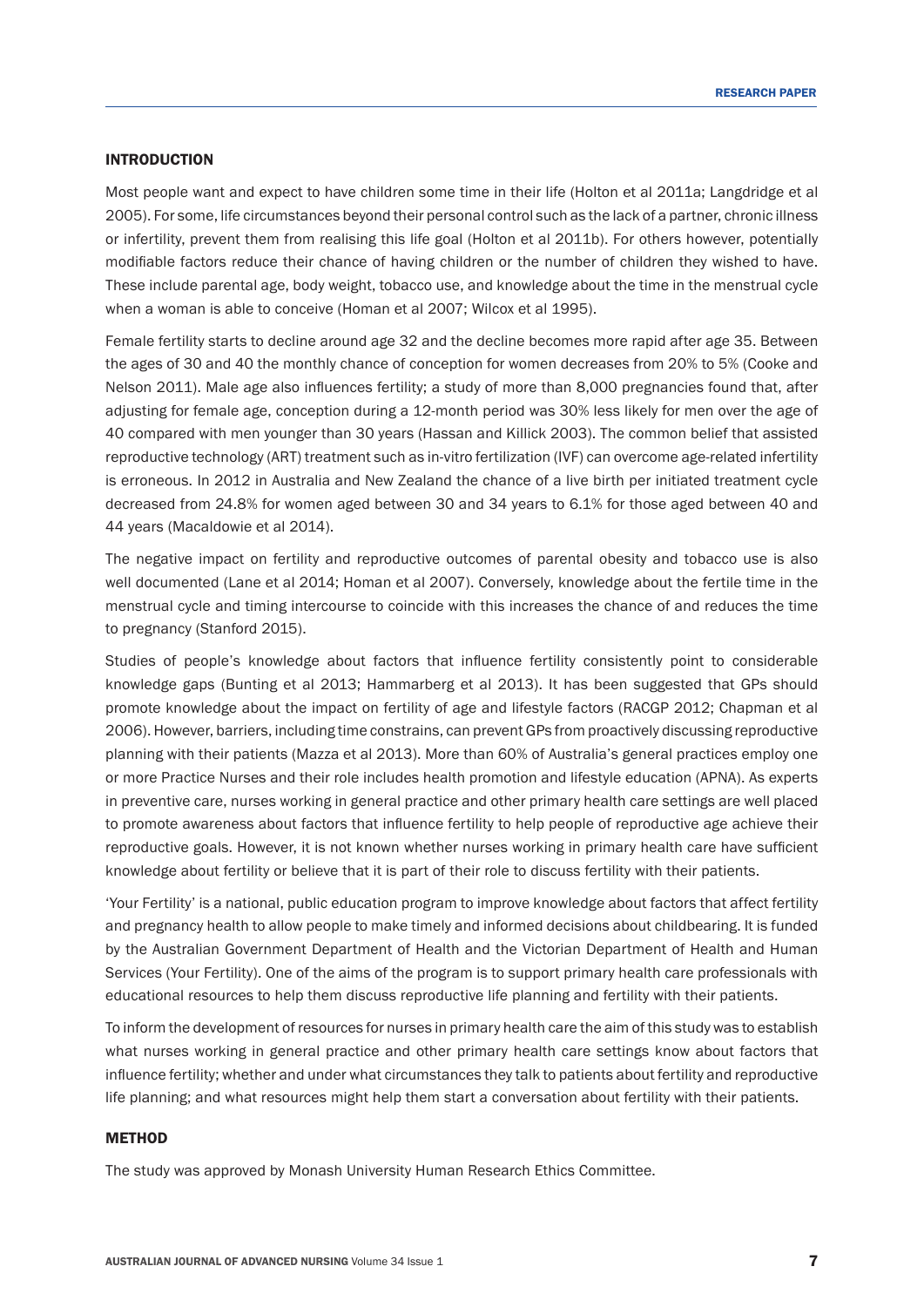# Study population

This was an anonymous online survey. An invitation to take part in the study and a link to the survey was advertised in the Australian Primary Health Care Nurses Association's (APNA) e-newsletter in October and November 2014.

# Material

The study-specific questionnaire included demographic characteristics and fixed-choice response questions gauging: knowledge about factors that influence male and female fertility; attitudes about the role of nurses in fertility health promotion; and practice relating to fertility health promotion.

## Data management and analysis

Data were analysed in SPSS for Windows v 20 using descriptive statistics and Student's t-test to test for differences between group means. Participants' correct responses to the 13 knowledge questions were added to produce a score with a possible range of 0 to 13. Mean scores were compared between: age-groups (<45 versus ≥ 45 years); geographic location (urban versus regional/rural/remote); and type of organisation (general practice versus all others).

# FINDINGS

The survey was completed by 102 respondents. Their characteristics are shown in table 1.

Table 1: Characteristics of respondents (*n=102)*

| <b>Characteristic</b>                                                                                                      | No (%)                                                       |
|----------------------------------------------------------------------------------------------------------------------------|--------------------------------------------------------------|
| Female<br>Male                                                                                                             | 100 (98)<br>2(2)                                             |
| Age group<br><35 years<br>35-44 years<br>45-54 years<br>55-64 years<br>65 years or older                                   | 19 (19)<br>20(20)<br>35(34)<br>26(26)<br>2(2)                |
| Current professional qualification<br>Registered nurse/Registered midwife<br>Enrolled nurse<br>Nurse practitioner<br>Other | 82 (81)<br>7(7)<br>1(1)<br>12(12)                            |
| Practicing state<br><b>ACT</b><br><b>NSW</b><br>Qld<br><b>SA</b><br>Tas<br><b>Vic</b><br><b>WA</b>                         | 2(2)<br>42 (41)<br>10(10)<br>2(2)<br>3(3)<br>42 (41)<br>1(1) |
| Practicing setting<br>Urban<br>Regional/Rural<br>Remote                                                                    | 46 (45)<br>53 (52)<br>3(3)                                   |
| Type of organisation<br>General practice<br>Community controlled health services<br>Other                                  | 77 (76)<br>15(15)<br>10(10)                                  |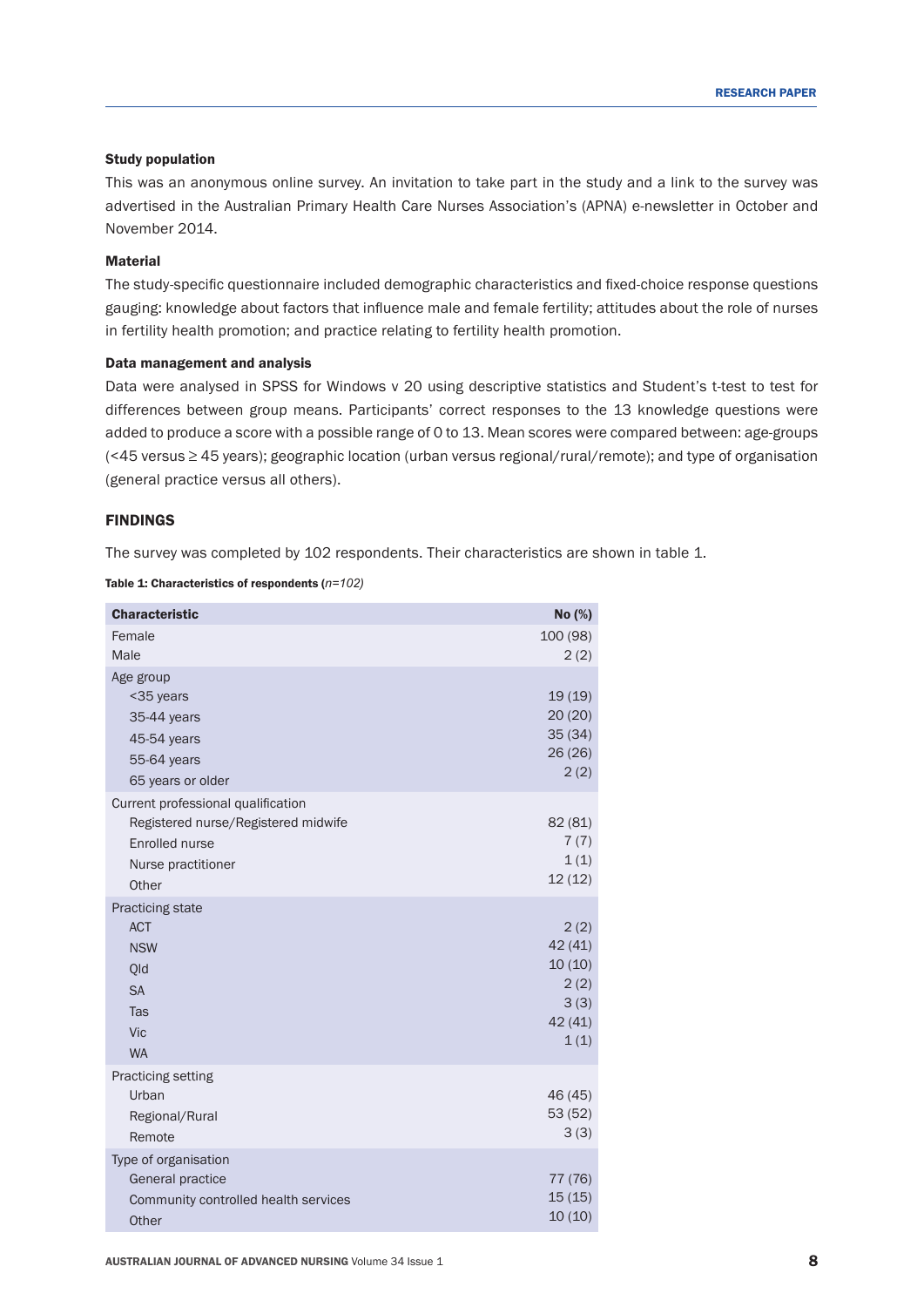Responses to the knowledge questions are displayed in table 2. The mean score for correct answers to the 13 questions was 7.2. More than 1 in 5 respondents (22%) scored <6, 75% scored between 6 and 10, and only 3% scored >10. There were no statistically significant differences in knowledge scores relating to respondents' age, geographical location or the type of organisation they worked in. More than half of the respondents overestimated or were unaware of the age when female and male fertility start to decline. Most respondents knew that smoking affects a man's sperm but only one quarter correctly identified that smoking halves a woman's fertility. Obesity and sexually transmitted infection (STIs) were recognised by almost all respondents as detrimental for fertility. While only just over half of the respondents were aware that having irregular menstrual cycles reduces a woman's fertility, more than three quarters correctly identified the fertile window in the menstrual cycle. A majority of respondents overestimated or stated that they did not know the chance of a live birth after one IVF treatment cycle.

## Table 2: Respondents' fertility-related knowledge

| Question (bold denotes correct answer)                                                             | N (%)   |
|----------------------------------------------------------------------------------------------------|---------|
| How would you rate your knowledge about factors that influence fertility                           |         |
| Confident/fairly confident I know what I need to know                                              | 19(19)  |
| I wish I knew more/I know very little                                                              | 83 (81) |
| At what age does female fertility start to decline                                                 |         |
| <30 years                                                                                          | 8(8)    |
| 30-34 years                                                                                        | 35 (34) |
| $\geq$ 35 years/ Age doesn't matter/Don't know<br>At what age does male fertility start to decline | 59 (58) |
| < 40 years                                                                                         | 19(19)  |
| 40-44 years                                                                                        | 18 (18) |
| ≥ 45 years/Age doesn't matter/Don't know                                                           | 65 (64) |
| Does smoking cigarettes reduce a woman's fertility                                                 |         |
| No/ Not if she smokes <10 cigarettes per day                                                       | 3(3)    |
| Yes, smoking reduces fertility by 10%                                                              | 74 (73) |
| Yes smoking halves the chance of pregnancy                                                         | 25(24)  |
| Does passive smoking reduce a woman's fertility                                                    |         |
| No/Don't know                                                                                      | 28(27)  |
| Yes, a bit                                                                                         | 37(36)  |
| Yes as much as active smoking                                                                      | 37 (36) |
| Does smoking affect a man's fertility                                                              |         |
| No/Don't know                                                                                      | 11(11)  |
| Yes smoking affects a man's sperm                                                                  | 91(89)  |
| Does obesity reduce a woman's fertility                                                            |         |
| No/Maybe                                                                                           | 6(6)    |
| <b>Yes</b>                                                                                         | 96 (94) |
| Does obesity affect a man's fertility                                                              |         |
| No/Maybe/Don't know                                                                                | 26(25)  |
| Yes                                                                                                | 76 (75) |
| Can STIs affect a woman's fertility                                                                |         |
| No/Maybe                                                                                           | 3(3)    |
| <b>Yes</b>                                                                                         | 99 (97) |
| Can STIs affect a man's fertility                                                                  |         |
| No/Maybe/Don't know                                                                                | 17(17)  |
| <b>Yes</b>                                                                                         | 85 (83) |
| Does having irregular cycles (>6 weeks between periods) reduce a woman's fertility                 |         |
| No/Maybe/Don't know                                                                                | 49 (48) |
| <b>Yes</b>                                                                                         | 53 (52) |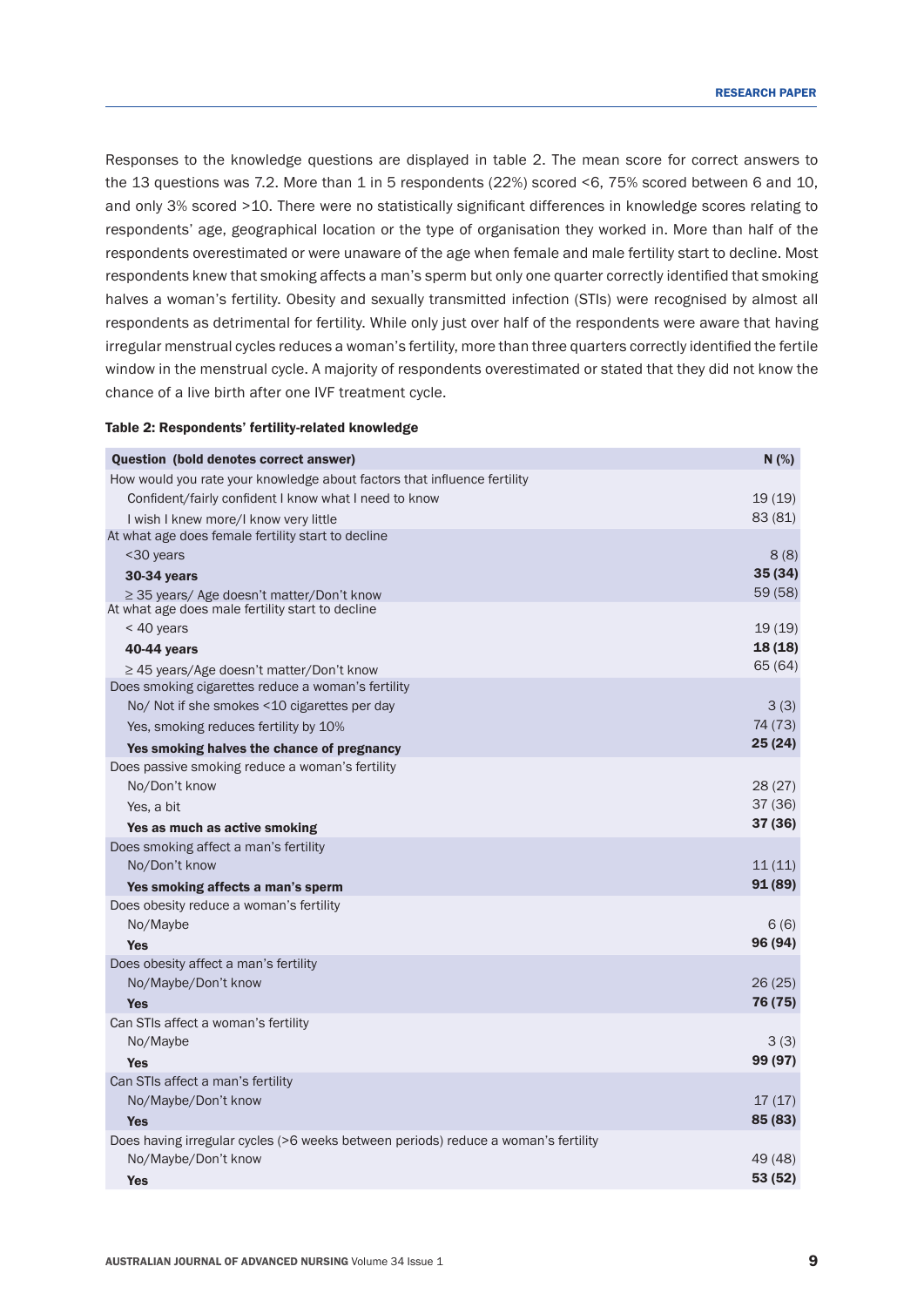| If a woman has 28 day cycles, when is she most likely to conceive                                                |              |
|------------------------------------------------------------------------------------------------------------------|--------------|
| Day 1-5                                                                                                          | 2(2)         |
| Day 6-10                                                                                                         | 2(2)         |
| Day 11-15                                                                                                        | 77 (75)      |
| Day 16-20                                                                                                        | 15(15)       |
| Day 21-25                                                                                                        | 2(2)         |
| It can happen any time                                                                                           | 2(2)<br>2(2) |
| Don't know                                                                                                       |              |
| What is the chance of having a baby with IVF after one treatment cycle for women aged less<br>than 35 years      |              |
| 35%/45%/Don't know                                                                                               | 73 (72)      |
| 15%                                                                                                              | 14(14)       |
| 25%                                                                                                              | 15(15)       |
| What is the chance of having a baby with IVF after one treatment cycle for women aged between<br>40 and 44 years |              |
| 18%/27%/35%/Don't know                                                                                           | 57 (56)      |
| 9%                                                                                                               | 15(15)       |
| 7%                                                                                                               | 30(29)       |

Respondents' attitudes towards nurses working in primary health care engaging in fertility health promotion are shown in table 3. Almost universally respondents agreed that it is part of their role to ask people of reproductive age about their reproductive life plan and alert them to the factors that influence fertility. The most commonly cited barrier for discussing fertility with patients was perceived lack of knowledge about the subject.

## Table 3: Respondents' attitudes towards providing fertility education

| <b>Question</b>                                                                                                                                                                         | $N(%)*$                             |
|-----------------------------------------------------------------------------------------------------------------------------------------------------------------------------------------|-------------------------------------|
| Is it the role of nurses to ask people of reproductive age about their 'reproductive life plan'?<br><b>Yes</b><br>Yes, but only if the patient brings up the subject<br>No/Don't know   | 75 (75)<br>17(17)<br>8(8)           |
| Is it the role of nurses to discuss factors that affect fertility with people of reproductive age?<br><b>Yes</b><br>Yes, if the patient brings up the subject<br>No/Don't know          | 48 (48)<br>46 (46)<br>6(6)          |
| In your view, what are the barriers for discussing fertility with patients?#<br>Lack of knowledge<br>Time constraints<br>Difficult to bring up unless asked<br>Not part of Nurses' role | 65 (64)<br>53(52)<br>35(34)<br>8(8) |

\*Not all participants responded to all questions, percentages are of those who responded

# More than one could be endorsed

Less than one third of respondents stated they felt confident about their level of knowledge about fertility. In spite of this, almost half discussed fertility with patients in their daily practice, either routinely or opportunistically when consulted about reproductive health matters (table 4). Almost all respondents agreed access to fertility related information would enhance their confidence about talking to patients about fertility. Fact sheets to give to patients and a trustworthy website to refer them to for more information were resources most respondents believed would help them talk to patients about fertility in their daily practice.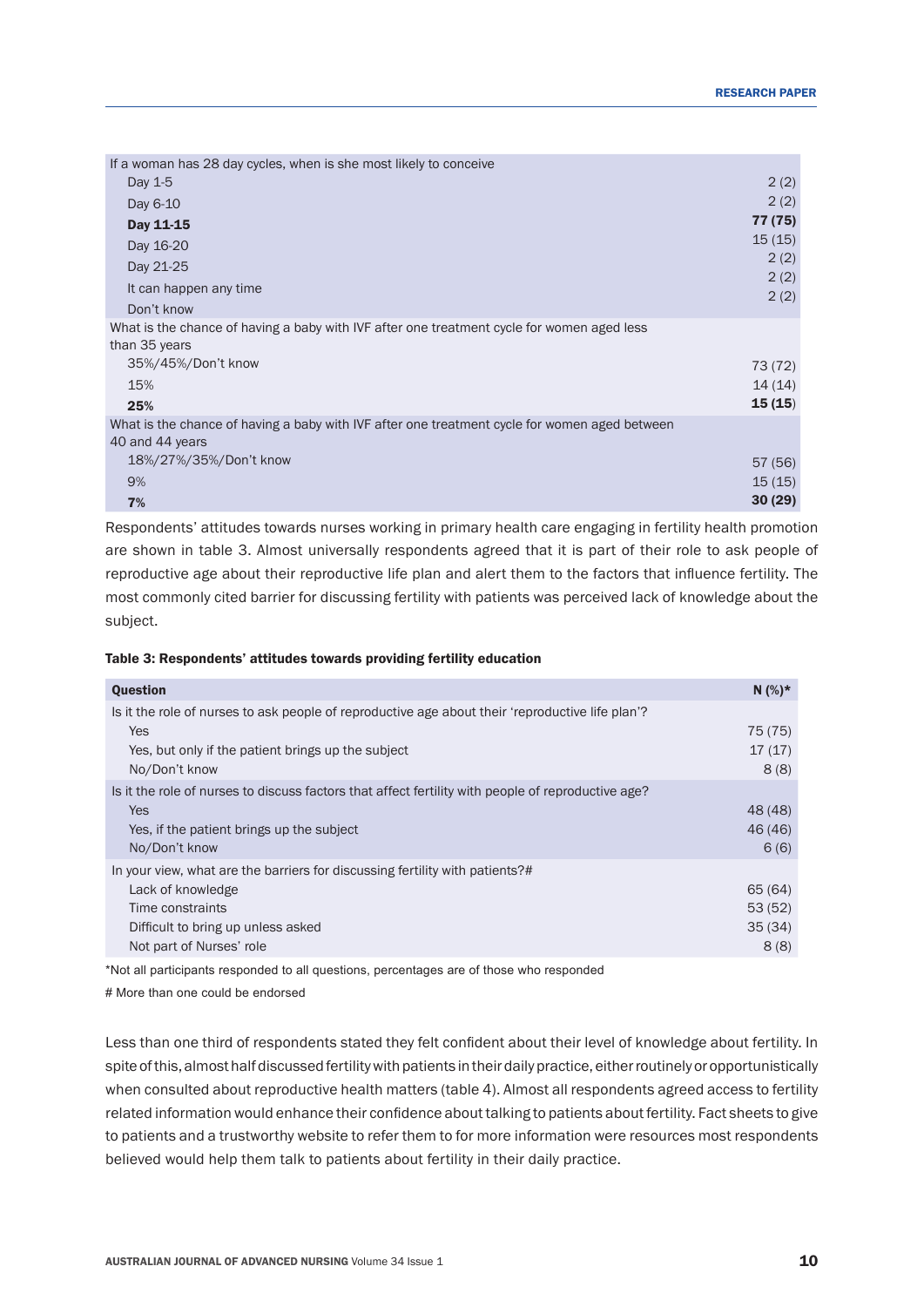Table 4: Respondents' fertility health promotion practices

| <b>Question</b>                                                                                                                                                                                                                                                             | $N$ (%) *                             |
|-----------------------------------------------------------------------------------------------------------------------------------------------------------------------------------------------------------------------------------------------------------------------------|---------------------------------------|
| In your daily practice, do you bring up the subject of fertility with patients?<br>Routinely<br>Opportunistically when consulted about reproductive health matters<br>Only when patients ask for advice                                                                     | 3(3)<br>42 (45)<br>58 (52)            |
| Do you feel confident in your level of knowledge about fertility to bring up the subject with patients?<br><b>Yes</b><br>No/Don't know                                                                                                                                      | 28(30)<br>65 (70)                     |
| Would access to more information about fertility make you more confident to talk to patients about<br>fertility?<br>Yes                                                                                                                                                     | 87 (94)                               |
| Which of the following resource would help you talk to patients about fertility?#<br>Webinar (live, interactive internet-based information session)<br>Information session in Podcast format<br>Fact sheets to give to patients<br>Trustworthy website to refer patients to | 34(33)<br>25(25)<br>85(83)<br>73 (72) |

\*Not all participants responded to all questions, percentages are of those who responded

# More than one could be endorsed

## **DISCUSSION**

This study identified opportunities and barriers for nursesworking in primary health care to proactively discuss fertility and the factors that influence the chance of conceiving with their patients. Opportunities include the findings that most respondents believed it is part of their role to educate people about fertility and almost half do this in their daily practice. This suggests it is feasible to expect nurses working in general practice and other primary health care settings to incorporate fertility education in their health promotion repertoire. Obvious barriers are the apparent existing knowledge gaps and the self-reported lack of knowledge and confidence about discussing fertility with patients.

The most concerning knowledge gaps relate to the impact of age on fertility. Firstly, more than half of respondents overestimated or were unaware of the age when male and female fertility declines. Secondly, the majority of respondents overrated the chance of younger and older women giving birth as a result of one IVF treatment cycle. Perceptions that the reproductive life-span is becoming longer and that IVF can overcome age-related infertility are reinforced by media reports of women (often celebrities) having 'miracle babies' late in life. The reality is that the chance of having a baby with IVF after age 40 is minuscule (Macaldowie et al 2014).

Keleher et al (2007) assert there is insufficient information about the scope of general practice nurses' practice and its outcomes and argue for an 'educational framework to advance nurses' skills and knowledge' (p108). Such a framework should include education about fertility, the role of lifestyle factors in reproductive outcomes, and the limitations of reproductive technologies such as IVF in overcoming age-related infertility. This would provide nurses with the knowledge they need to talk confidently about fertility-related matters and discuss reproductive life planning with their patients.

APNA recently developed a 'Family Planning Decision Support Tool' with funding from the Australia Government Department of Health to assist primary health care nurses in their consultations with patients to promote effective family planning throughout reproductive life (APNA). This tool includes comprehensive information about the factors that influence fertility and what to discuss with women and men who attend for a preconception health check. While this is a step in the right direction, fertility-related information and advice should also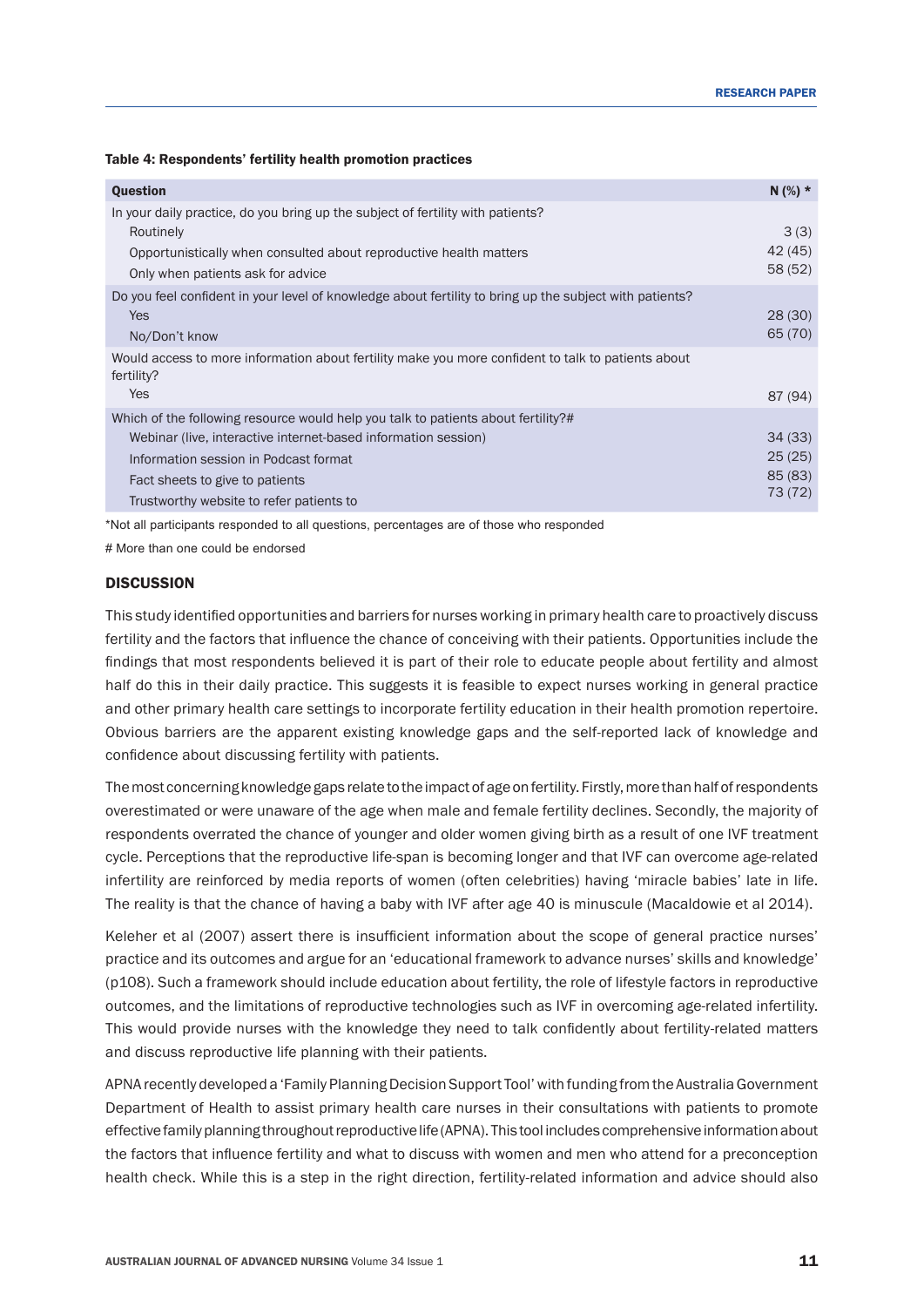be offered to people who are not currently planning pregnancy but may wish to have children in the future to allow them to make informed decisions about how they prepare for and time childbearing.

This study has strengths and limitations. There is no way of knowing if respondents were representative of all nurses working in primary health care. However, they included people from all Australian states and territories (except Northern Territory) who were diverse in terms of age, and the settings and types of organisation they worked in. Online surveys do not allow detailed exploration but they are a feasible tool for research questions which require broad, summary, information relating to a particular matter in groups with specific characteristics. They are cheap to undertake, easy for respondents to complete, and likely to generate honest responses when they are anonymous.

The findings of this study have informed the development of resources to help nurses working in primary health care settings discuss modifiable factors that influence fertility with their patients. These are housed on the 'Your Fertility' website and include educational webinars, videos, podcasts and factsheets; a Think GP module; links to relevant clinical guidelines; and factsheets for lay audiences that can be downloaded and shared with patients (Your Fertility). Future initiatives will target specific knowledge gaps identified in this study and through collaboration with APNA these will be disseminated to nurses in general practice and other primary health care settings throughout Australia.

As experts in preventive care, nurses working in primary health care are well placed to promote awareness about factors that influence fertility and reproductive life planning to help people achieve their reproductive goals. With access to educational resources and support from GPs it is feasible to expect nurses to incorporate fertility education in their health promotion repertoire.

#### REFERENCES

APNA, Australian Primary Health Care Nurses Association, www.apna.asn.au.

APNA, Family Planning Decision Support Tool. http://www.apna.asn.au/lib/pdf/Resources/ClinicalResources/ APNAFamilyPlanningDecisionSupportTool\_High.pdf (accessed June 2015).

Bunting, L., Tsibulsky, I. and Boivin, J. 2013. Fertility knowledge and beliefs about fertility treatment: findings from the International Fertility Decision-making Study. *Human Reproduction,* 28(2):385-397.

Chapman, M.G.,Driscoll,G.L. and Jones, B. 2006. Missed conceptions:the need for education. *Medical Journal of Australia,* 184(12):361-362.

Cooke, L. and Nelson, S.M. 2011. Reproductive ageing and fertility in an ageing population. *The Obstetrician & Gynaecologist,* 13(3):161-168.

Hammarberg, K., Setter, T., Norman, R., Holden, C., Michelmore, J. and Johnson, L. 2013. Knowledge about factors that influence fertility among Australians of reproductive age: a population-based survey. *Fertility and Sterility,* 99(2):502-507.

Hassan, M. and Killick, S.R. 2003. Effect of male age on fertility: evidence for the decline in male fertility with increasing age. *Fertility and Sterility*, 79(supp3):1520-1527.

Holton, S., Fisher, J. and Rowe, H. 2011a. To have or not to have? Australian women's childbearing desires, expectations and outcomes. *Journal of Population Research*, 28(4):353-379.

Holton, S., Rowe, H. and Fisher, J. 2011b. Women's health and their childbearing expectations and outcomes: a population-based survey from Victoria, Australia. *Women's Health Issues,* 21(5):366-373.

Homan, G.F., Davies, M.J. and Norman, R.J. 2007. The impact of lifestyle factors on reproductive performance in the general population and those undergoing infertility treatment: a review. *Human Reproduction Update*, 13(3):209-223.

Keleher, H., Joyce, C.M., Parker, R. and Piterman, L. 2007. Practice nurses in Australia: current issues and future directions. *Medical Journal of Australia,* 187(2):108-110.

Lane, M., Robker, R.L. and Robertson, S.A. 2014. Parenting from before conception. *Science,* 345:756-760.

Langdridge, D., Sheeran, P. and Connolly, K. 2005. Understanding the reasons for parenthood. *Journal of Reproductive and Infant Psychology,* 23:121-133.

Macaldowie, A., Wang, Y.A., Chugthai, A.A., Chambers, G. 2014. Assisted reproductive technology in Australia and New Zealand 2012. National Perinatal Epidemiology and Statistics Unit, the University of New South Wales, Sydney.